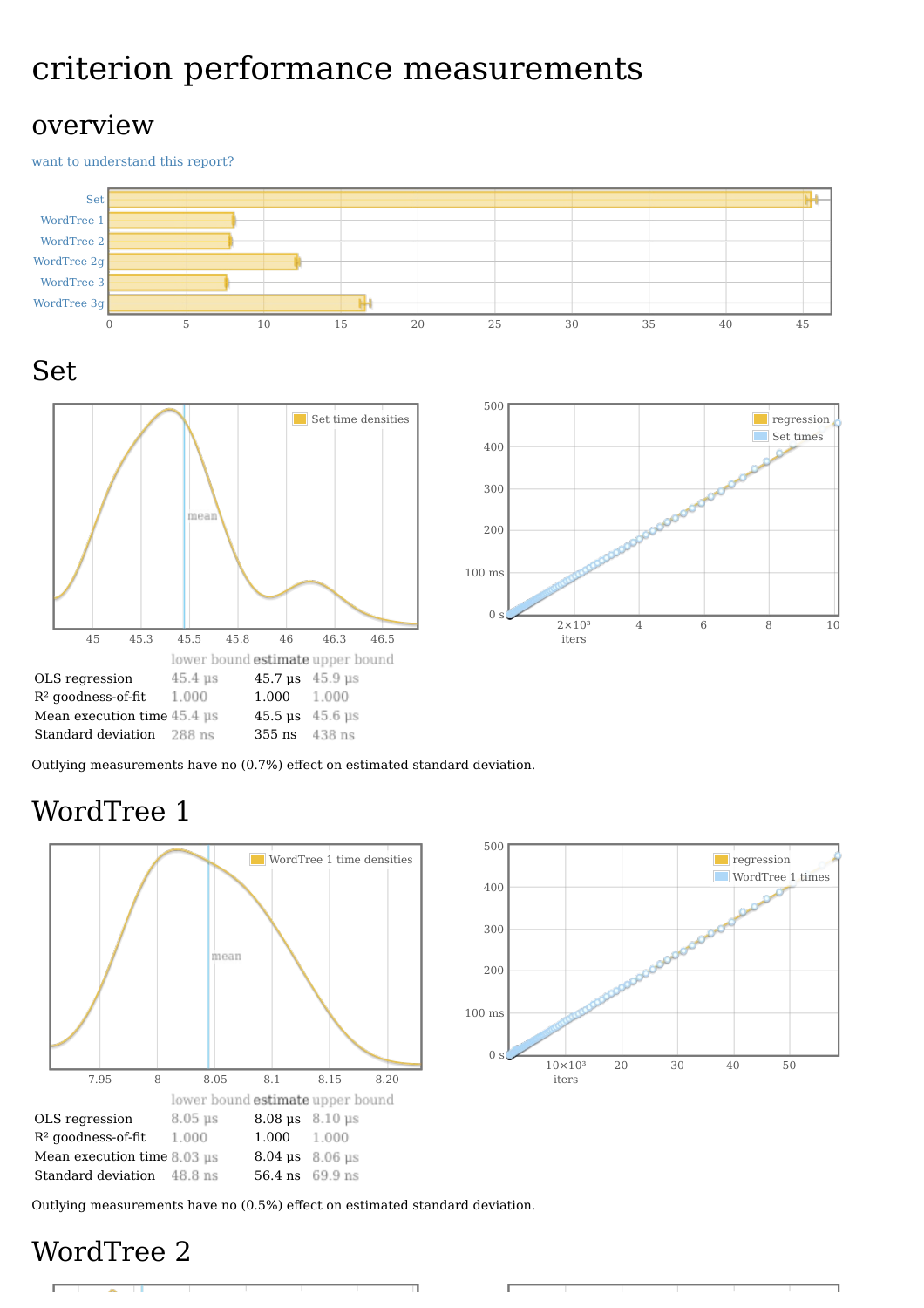

Outlying measurements have slight (7.2%) effect on estimated standard deviation.

# WordTree 2g





Outlying measurements have slight (8.1%) effect on estimated standard deviation.

### WordTree 3





Outlying measurements have slight (4.7%) effect on estimated standard deviation.